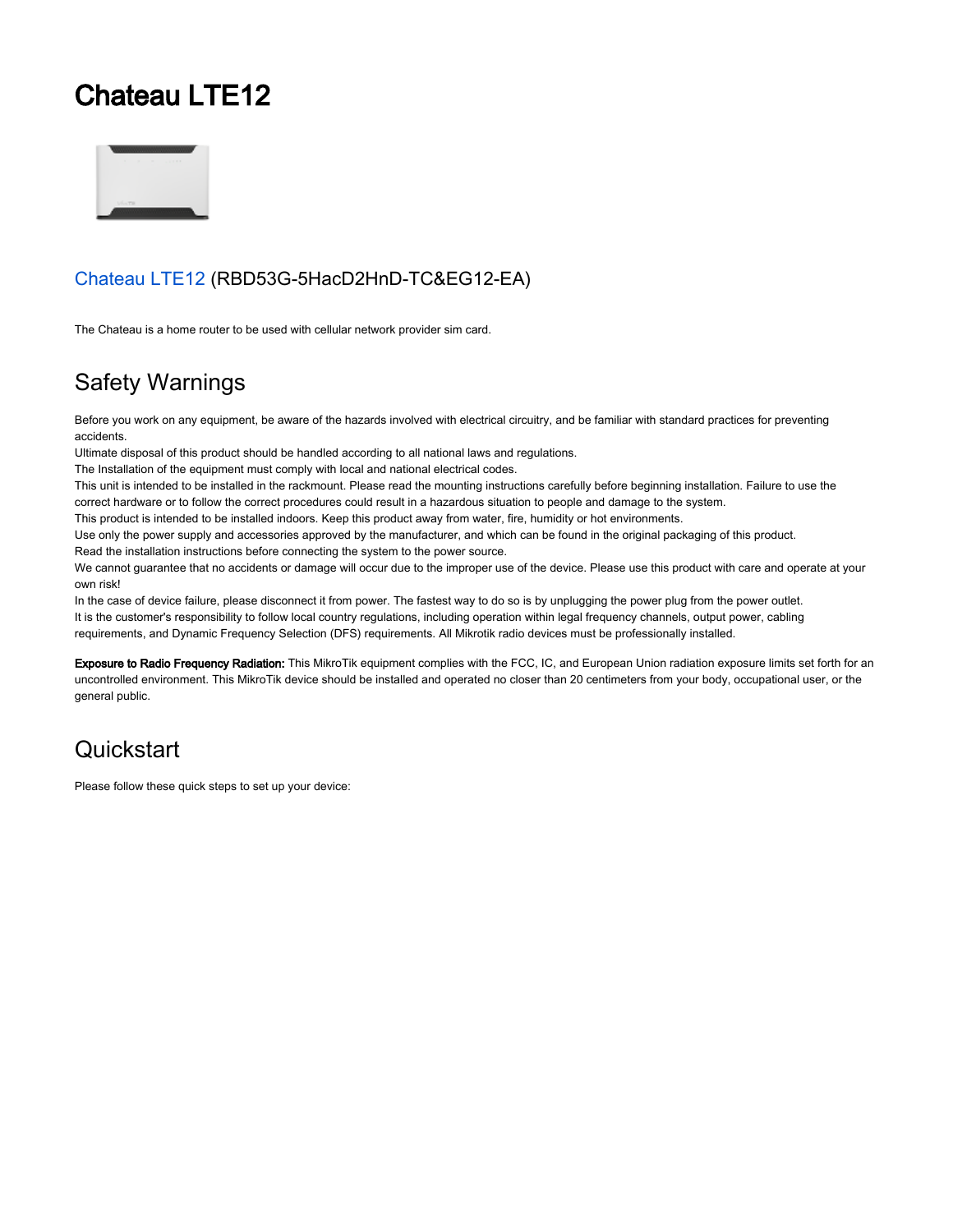

- Connect your computer to one of the Ethernet ports;
- Optional Connect an external antenna to the SMA connector (The antennas are not provided in the package, see "Antenna usage");  $\bullet$
- $\bullet$ Insert micro SIM card into the slot located under the device;



- Connect the power adapter to the DC jack;
- Once the device is powered on and PC connected to the device, open https://192.168.88.1. in your web browser to start the configuration;
- **User name: admin and there is no password by default you will be logged in automatically to the Quick Set screen;**
- We recommend clicking the "Check for updates" button on the right side and updating your RouterOS software to the latest version to ensure the best performance and stability, Must have a valid SIM card inserted;
- To manually update the device, please go <https://mikrotik.com/download>
- Choose ARM packages for this device and download it to your PC.
- Upload downloaded packages to the WebFig "Files" menu and reboot the device.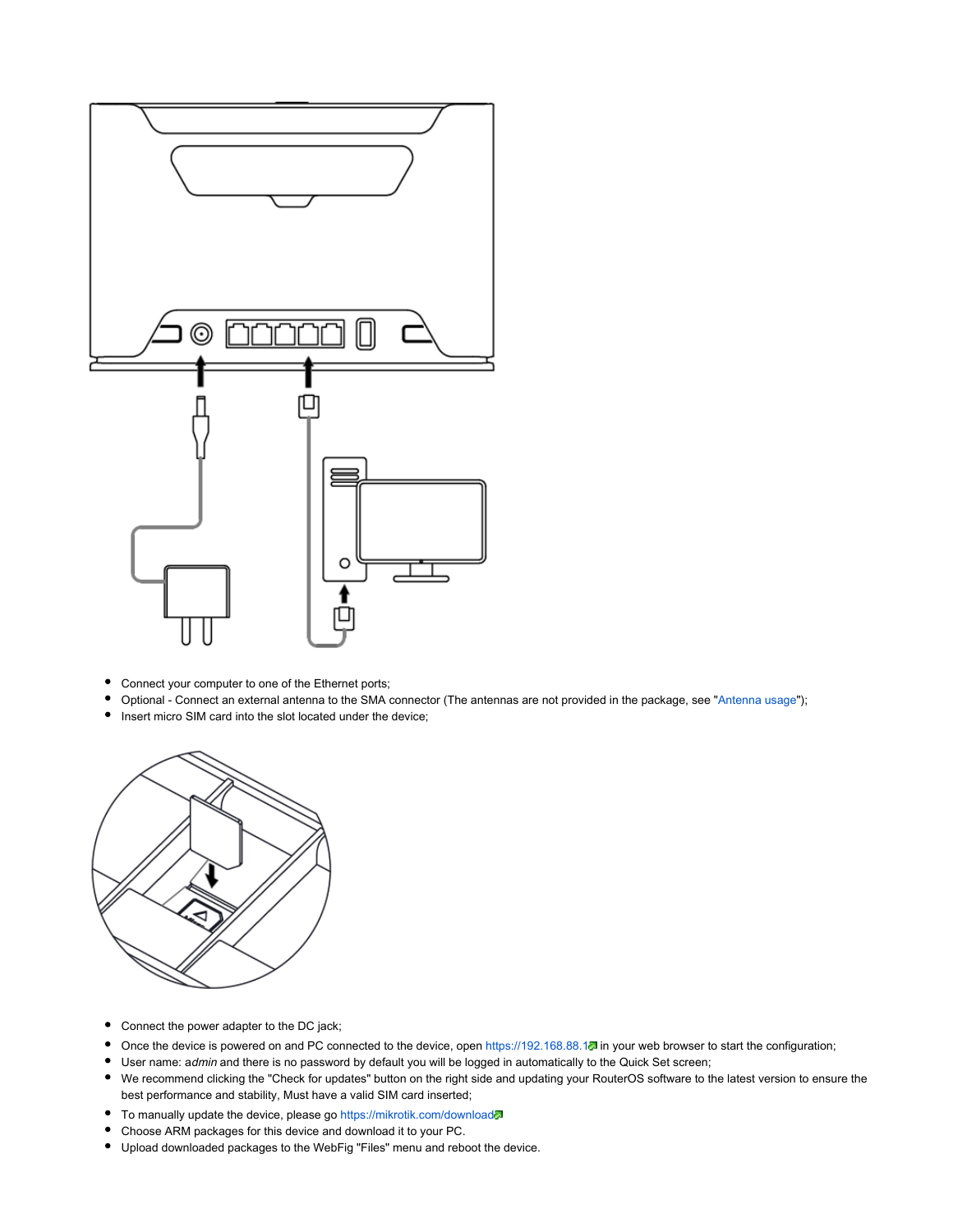- Updating your RouterOS software to the latest version will ensure the best performance, stability, and security updates.
- To personalize your wireless network, SSID can be changed in the fields "Network Name";
- Choose your country on the left side of the screen in the field "Country", to apply country regulation settings;
- Set up your wireless network password in the field "WiFi Password" the password must be at least eight symbols;
- Set up your router password in the bottom field "Password" to the right and repeat it in the field "Confirm Password", it will be used to login next time;
- $\bullet$ Click on the "Apply Configuration" to save changes.

#### Connecting with a mobile app

Use your smartphone to access your router through WiFi.



- $\bullet$ Insert the SIM card and power on the device.
- Scan QR code with your smartphone and choose your preferred OS.
- Connect to the wireless network. SSID starts with MikroTik and has the last digits of the device's MAC address.
- Open application.
- By default, the IP address and user name will be already entered.
- Click Connect to establish a connection to your device through a wireless network.
- Choose Quick setup and the application will guide you through all basic configuration settings in a couple of easy steps.
- An advanced menu is available to fully configure all necessary settings.

#### <span id="page-2-0"></span>Expansion slots and ports



1. [Reset button.](#page-4-0)

2. [Powering](#page-3-0) DC jack 2.0 mm.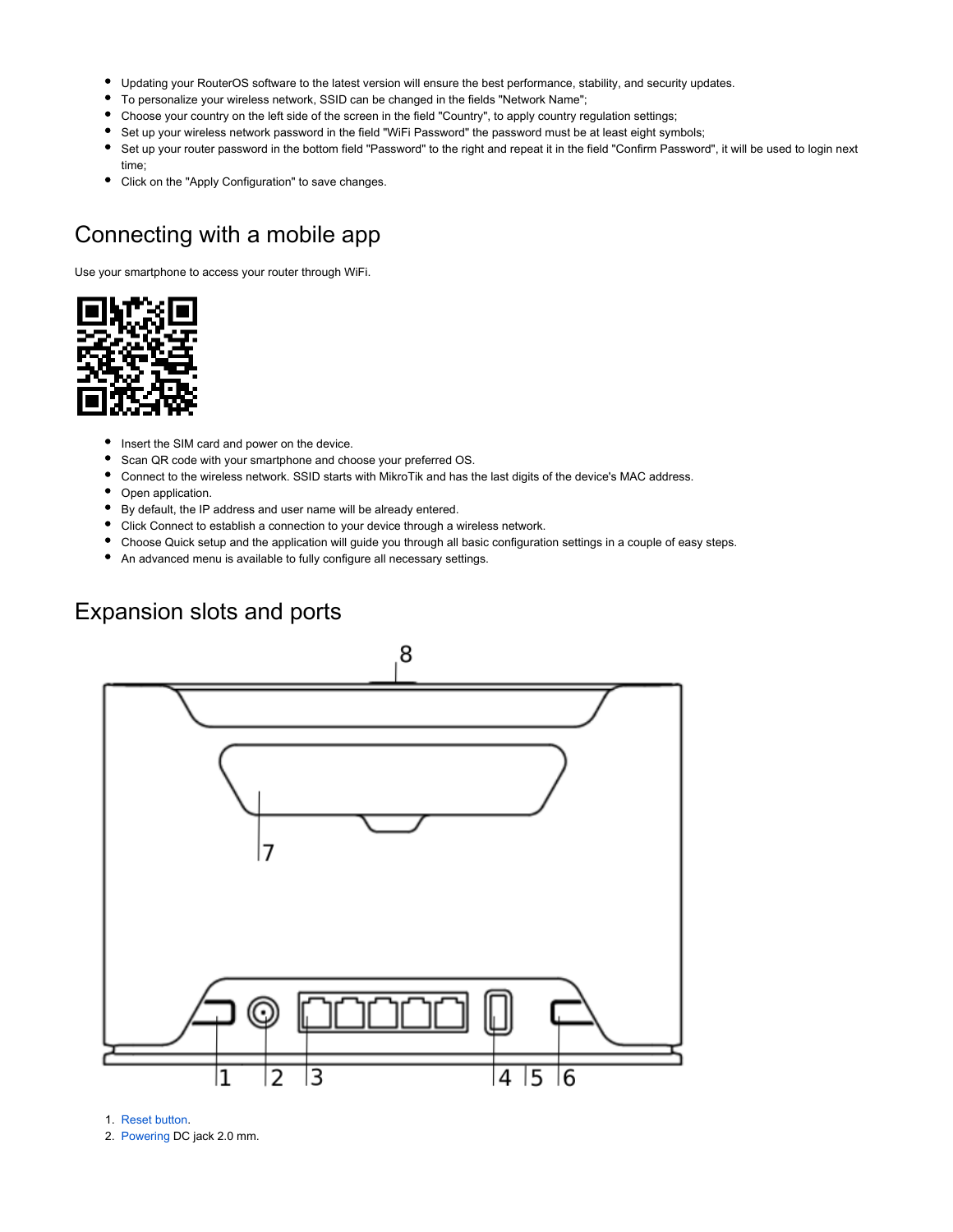- 3. Five Gigabit ports, supporting automatic cross/straight cable correction (Auto MDI/X). Either straight or crossover cable can be used for connecting to other network devices.
- 4. USB type-A.
- 5. [SIM slot](#page-4-1) for Micro sim card.
- 6. Mode button.
- 7. Cover for external SMA antenna connectors.
- 8. WPS [Sync button.](#page-3-1)
- $\bullet$  Integrated Wireless module operating at 2.4 GHz, 802.11b/g/n protocol.
- $\bullet$  Integrated Wireless module operating at 5 GHz, 802.11a/n/ac protocol.

#### Mounting

The device is designed to be used indoors, by placing it on the desktop.

G) We recommend using Cat5 shielded cable. When using and installing this device please pay attention to the Maximum Permissible Exposure (MPE) safety distance with a minimum of 20 cm between the radiator and your body.

#### <span id="page-3-0"></span>Powering

The device accepts power from an adapter:

Direct-input power jack (5.5 mm outside and 2 mm inside, female, pin positive plug) 12-28 V DC.

The power consumption under maximum load can reach 17 W, with attachments 23 W.

## **Configuration**

We recommend checking for updates frequently to receive the latest updates for your RouterOS software to ensure the best performance and stability. RouterOS includes many configuration options in addition to what is described in this document. We suggest starting here to get yourself accustomed to the possibilities: [https://mt.lv/help.](https://mt.lv/help) In case IP connection is not available, the Winbox tool [\(https://mt.lv/winbox](https://mt.lv/winbox)) can be used to connect to the MAC address of the device from the LAN side (all access is blocked from the Internet port by default).

For recovery purposes, it is possible to boot the device for reinstallation, see section Buttons and Jumpers.

#### Mode button

Mode button located on the back of the unit, to the right side (see "[Expansion slots and ports](#page-2-0)") The Default configuration for the Mode button is dark mode - to turn off all LEDs. The button can be configured in RouterOS to run any user-specified scripts.

#### <span id="page-3-1"></span>Sync button

Sync button located on the top of the unit. WPS Sync button, if configured on the wireless interface, can be used to connect new clients.



Press and hold the WPS button for 1 – 5 seconds to enable WPS for wireless interfaces.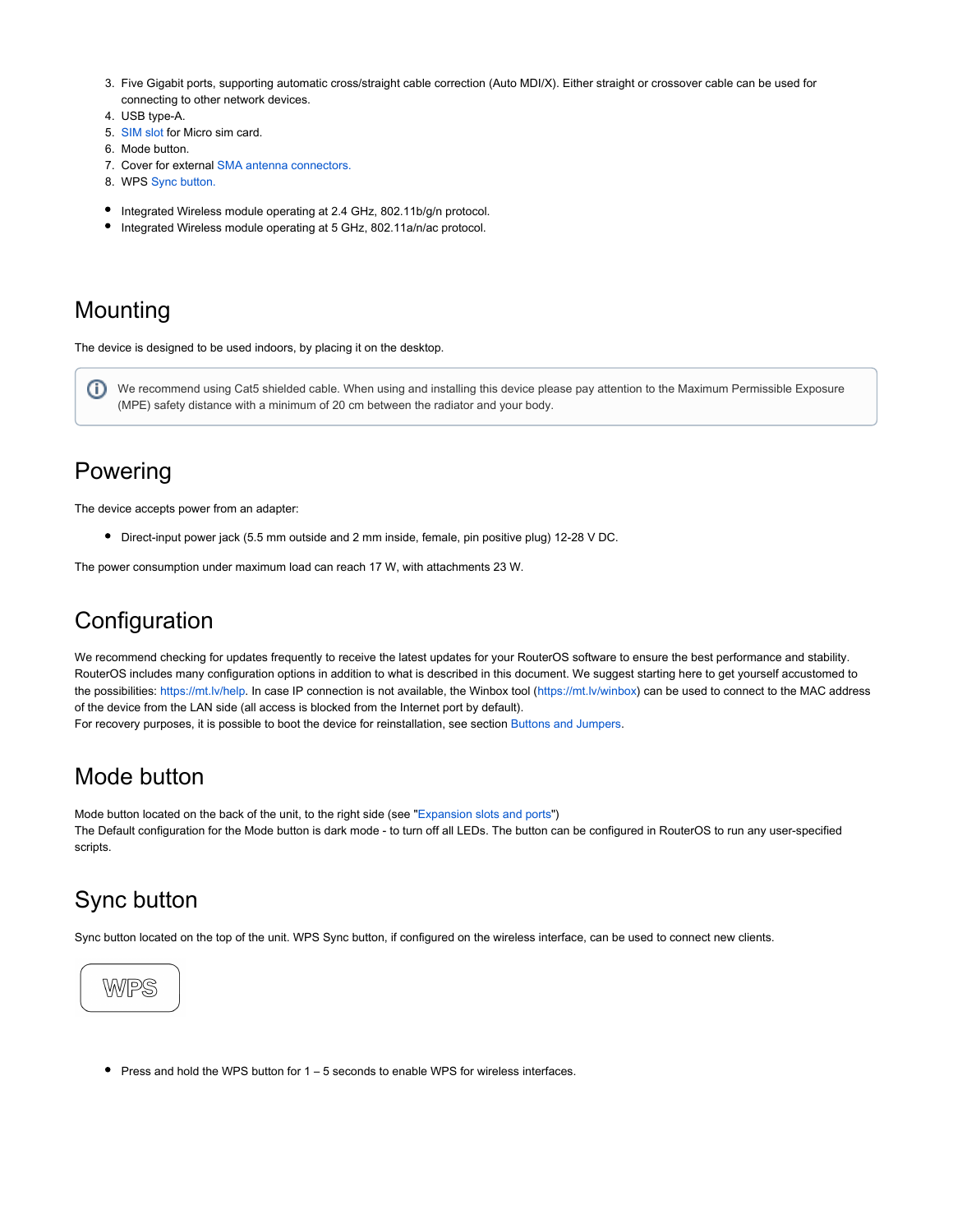#### Front LED status



#### <span id="page-4-1"></span>SIM slot usage



SIM card slot is designed to use with Micro SIM cards. Nano SIM cards have different thickness, usage with adapter are not recommended.

## <span id="page-4-0"></span>Reset button

The reset button has three functions:

- Hold this button during boot time until the LED light starts flashing, release the button to reset the RouterOS configuration (total 5 seconds).
- Keep holding for 5 more seconds, LED turns solid, release now to turn on CAP mode. The device will now look for a CAPsMAN server (total 10 seconds).
- Or Keep holding the button for 5 more seconds until LED turns off, then release it to make the RouterBOARD look for Netinstall servers (total 15 seconds).

Regardless of the above option used, the system will load the backup RouterBOOT loader if the button is pressed before power is applied to the device. Useful for RouterBOOT debugging and recovery.

#### **Netinstall** ⊕

When performing Netinstall, make sure to use the latest v7 version of both ROS files and the Netinstall software.

#### Accessories

The package includes the following accessories that come with the device:

- EU/US Switching Power Supply 24 V , 1.2 A, 28.8 W, 86.8 %, VI, cable:150 cm.
- CAT5E UTP Flat Cable, 8P8C, AWG32, 1.5 m, white color.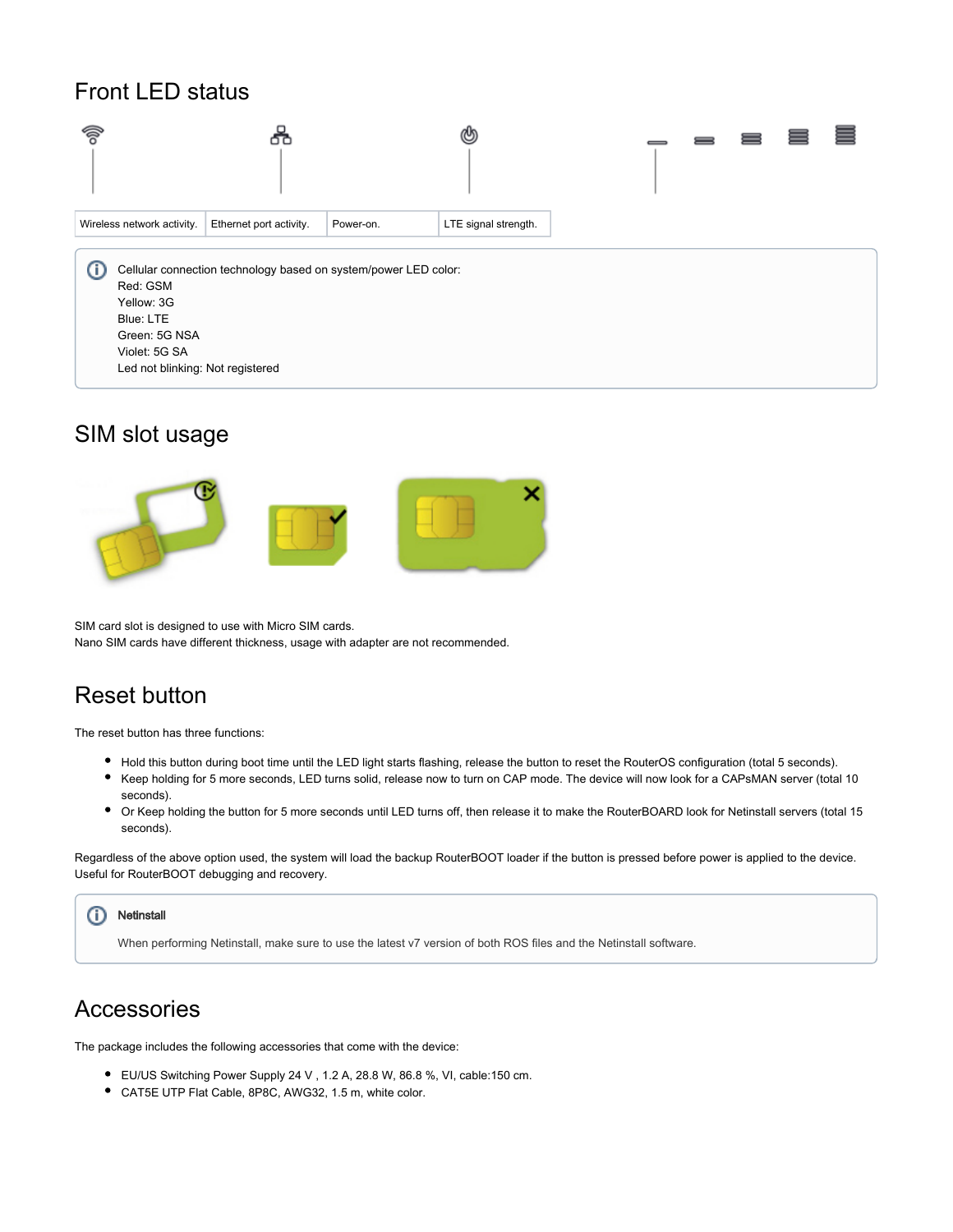## LTE Antenna usage

The device has two external antenna connectors on the back behind the doors.

- Open doors by pulling them upwards.
- Screw the LTE antenna to the SMA connector located on the left side. The maximum diameter for antennas connectors or any other adapters used is 13 mm.





When using one antenna, please connect to the SMA connector on the left side (ANT1). Only when using two antennas, you can connect to the right SMA connector (ANT4).



Please connect and disconnect the antenna, when the device is turned off! SMA connectors on the device are female.

We recommend using our antenna [https://mikrotik.com/product/mant\\_lte\\_5o](https://mikrotik.com/product/mant_lte_5o)

#### Removing front cover to access PCB

In case there is a need to access PCB, the front cover can be removed.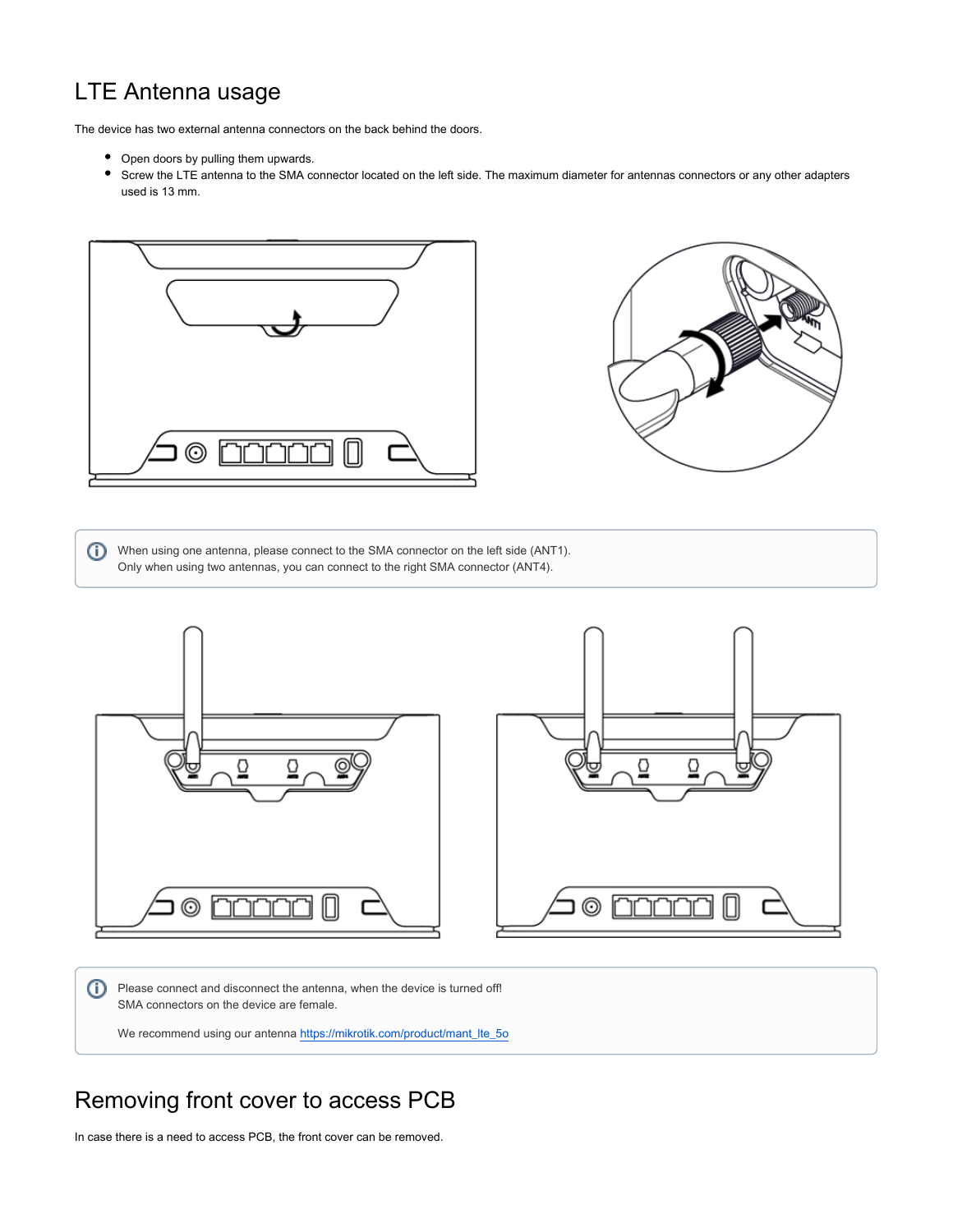$\bullet$ Remove center screw;



- $\bullet$ Use a small screwdriver to pry open cover in marked spots;
- $\bullet$ Continue to pry it open by going up;



At the end lift off the whole cover.

# Operating system support

The device supports RouterOS software version v7. The specific factory-installed version number is indicated in the RouterOS menu /system resource. Other operating systems have not been tested.

To avoid pollution of the environment, please separate the device from household waste and dispose of it in a safe manner, such as at designated waste disposal sites. Familiarize yourself with the procedures for the proper transportation of the equipment to the designated disposal sites in your area.

## UKCA marking

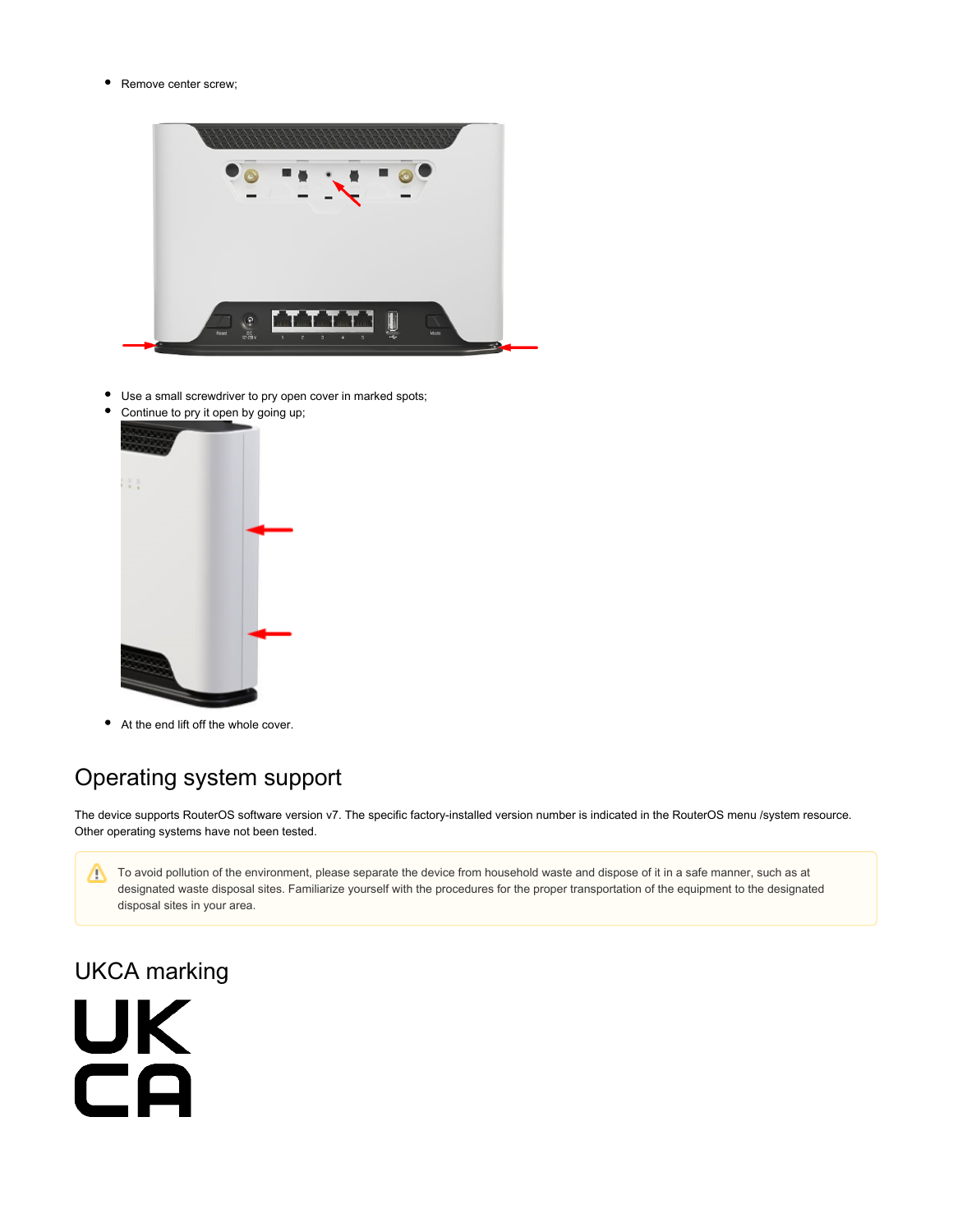#### Eurasian Conformity Mark

| Частотный диапазон                                       | Мощность передатчика |
|----------------------------------------------------------|----------------------|
| 2400-2483.5 МГц, 5150-5350 МГц, 5650-5850 МГц   ≤100 мВт |                      |

\*Доступные частотные каналы могут различаться в зависимости от модели продукта и сертификации.

Информация о дате изготовления устройства указана в конце серийного номера на его наклейке через дробь. Первая цифра означает номер года (последняя цифра года), две последующие означают номер недели.

Изготовитель: Mikrotikls SIA, Aizkraukles iela 23, Riga, LV-1006, Латвия, [support@mikrotik.com.](mailto:support@mikrotik.com) Сделано в Китае, Латвии или Литве. Cм. на упаковке.

Для получения подробных сведений о гарантийном обслуживании обратитесь к продавцу. Информация об импортерах продукции MikroTik в Российскую Федерацию: <https://mikrotik.com/buy/europe/russia>

Продукты MikroTik, которые поставляются в Евразийский таможенный союз, оцениваются с учетом соответствующих требований и помечены знаком EAC, как показано ниже:

FHT

#### Norma Oficial Mexicana

Rango de frecuencia (potencia de salida máxima): 2400-2483.5 MHz (30 dBm), 5725-5850 MHz (30 dBm). Los canales de frecuencia disponibles pueden variar según el modelo y la certificación del producto.

EFICIENCIA ENERGETICA CUMPLE CON LA NOM-029-ENER-2017.

La operacion de este equipo esta sujeta a las siguientes dos condiciones:

- Es posible que este equipo o dispositivo no cause interferencia perjudicial y.
- Este equipo debe aceptar cualquier interferencia, incluyendo la que pueda causar su operacion no deseada.

Fabricante: Mikrotikls SIA, Brivibas gatve 214i, Riga, LV-1039, Latvia.

País De Origen: Letonia; Lituania; China (Republica Popular); Estados Unidos De America; Mexico.

Por favor contacte a su distribuidor local para preguntas regionales específicas. La lista de importadores se puede encontrar en nuestra página de inicio – <https://mikrotik.com/buy/latinamerica/mexico>.

## The National Commission for the State Regulation of Communications and Informatization by Ukraine

Виробник: Mikrotikls SIA, Brivibas gatve 214i Рига, Латвія, LV1039.

Робоча частота (Максимальна вихідна потужність): 2480-2483.5 МГц (20 дБм), 5150-5250 МГц (23 дБм), 5250-5350 МГц (20 дБм), 5470-5725 МГц (27 дБм).

Справжнім Mikrotikls SIA заявляє, що маршрутизатор відповідає основним вимогам та іншим відповідним положенням директиви 2014 Δ /53/EC, а також суттєвим вимогам Технічного регламенту радіообладнання, затвердженого постановою Кабінету Міністрів України від 24 травня 2017 року № 355.

Для експлуатації в Україні необхідно отримати дозвіл на експлуатацію у порядку, затвердженому рішенням НКРЗІ від 01.11.2012 № 559, зареєстрованому в Міністерстві юстиції України 03.01.2013 за № 57/22589.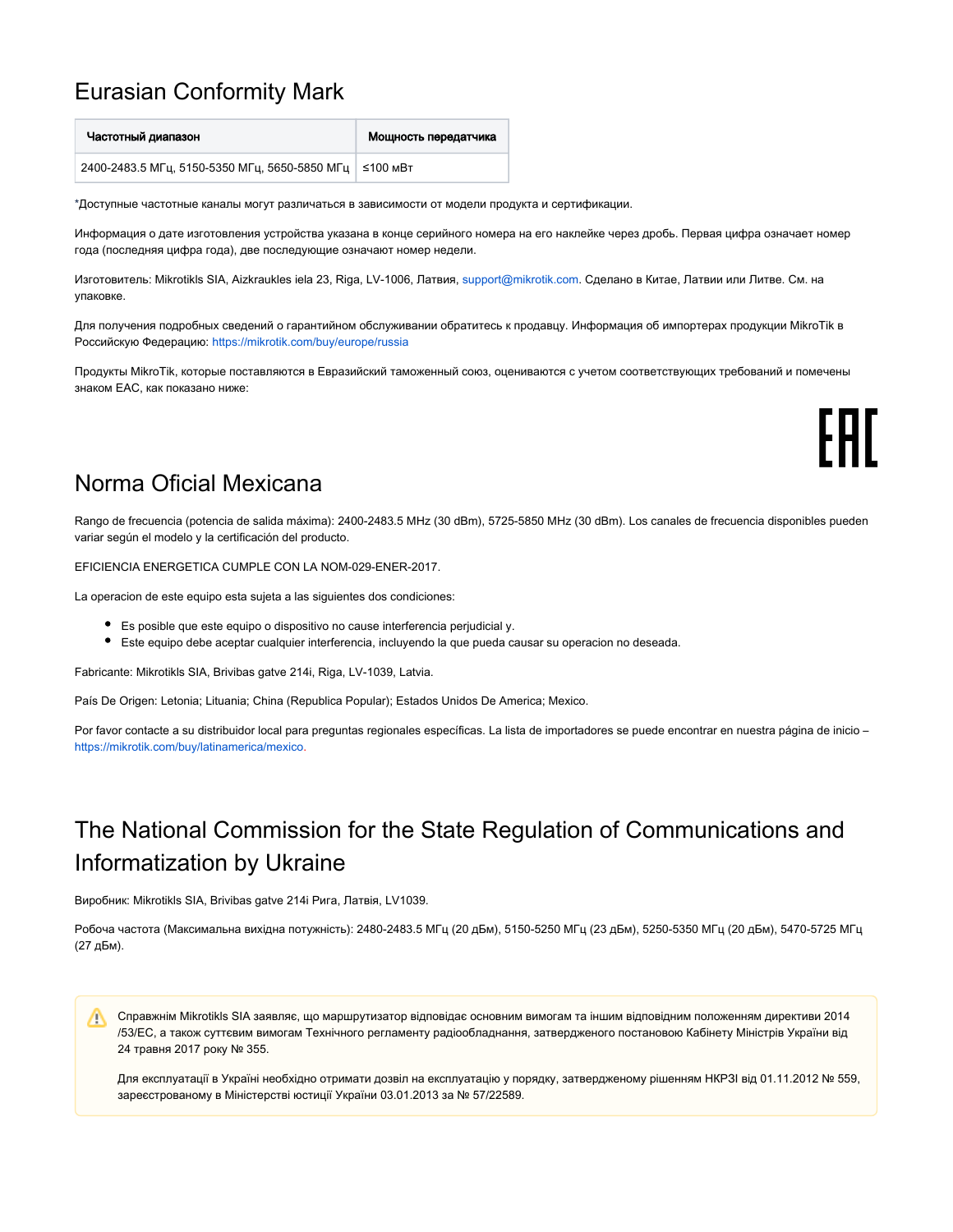#### CE Declaration of Conformity

Manufacturer: Mikrotikls SIA, Brivibas gatve 214i Riga, Latvia, LV1039.

Hereby, Mikrotīkls SIA declares that the radio equipment type RBD53G-5HacD2HnD-TC&EG12-EA is in compliance with Directive 2014/53/EU. The full text of the EU declaration of conformity is available at the following internet address:<https://mikrotik.com/products><sup>®</sup>

#### WLAN / WCDMA / LTE

|                                                            | WLAN 2.4 Ghz           | 2400-2483.5 MHz / 20 dBm   |
|------------------------------------------------------------|------------------------|----------------------------|
|                                                            | <b>WLAN 5Ghz</b>       | 5150-5250 MHz / 23 dBm     |
|                                                            | <b>WLAN 5Ghz</b>       | 5250-5350 MHz / 20 dBm     |
| Operating Frequency / Maximum output power                 | <b>WLAN 5Ghz</b>       | 5470-5725 MHz / 27 dBm     |
|                                                            | <b>WCDMA Band I</b>    | 1922.4 MHz / 24dB ± 2.7 dB |
| Betriebsfrequenz / maximale Ausgangsleistung               | <b>WCDMA Band III</b>  | 1712.4 MHz / 24dB ± 2.7 dB |
|                                                            | <b>WCDMA Band V</b>    | 826.4 MHz / 24dB ± 2.7 dB  |
| Fréquence de fonctionnement / puissance de sortie maximale | <b>WCDMA Band VIII</b> | 882.4 MHz / 24dB ± 2.7 dB  |
|                                                            | LTE Band 1             | 2100 MHz / 23dB ± 2.7 dB   |
| Frequenza operativa / massima potenza di uscita            | LTE Band 3             | 1700 MHz / 23dB ± 2.7 dB   |
|                                                            | LTE Band 5             | 850 MHz / 23dB ± 2.7 dB    |
| Frecuencia de funcionamiento / potencia de salida máxima   | LTE Band 7             | 2600 MHz / 23dB ± 2.7 dB   |
|                                                            | LTE Band 8             | 900 MHz / 23dB ± 2.7 dB    |
| Рабочая частота / максимальная выходная мощность           | LTE Band 20            | 800 MHz / 23dB ± 2.7 dB    |
|                                                            | LTE Band 28            | 700 MHz / 23dB ± 2.7 dB    |
|                                                            | LTE Band 38            | 2600 MHz / 23dB ± 2.7 dB   |
|                                                            | LTE Band 40            | 2300 MHz / 23dB ± 2.7 dB   |

This MikroTik device meets Maximum WLAN and LTE transmit power limits per ETSI regulations. For more detailed information see Declaration of Conformity above / Dieses MikroTik-Gerät erfüllt die maximalen WLAN- und LTE-Sendeleistung Grenzwerte gemäß ETSI-Bestimmungen. Weitere Informationen finden Sie oben unter Konformitätserklärung / Cet appareil MikroTik respecte les limites maximales de puissance de transmission WLAN et LTE conformément aux réglementations ETSI. Pour plus d'informations, voir la déclaration de conformité ci-dessus / Questo dispositivo MikroTik è conforme ai limiti massimi di potenza di trasmissione WLAN e LTE in conformità con le normative ETSI. Per ulteriori informazioni, consultare la dichiarazione di conformità sopra / Este dispositivo MikroTik cumple con los límites máximos de potencia de transmisión WLAN y LTE de acuerdo con las regulaciones ETSI. Para obtener más información, consulte la declaración de conformidad anterior / Это устройство MikroTik соответствует максимальным пределам мощности передачи WLAN и LTE в соответствии с правилами ETSI. Для получения дополнительной информации см. Декларацию соответствия выше.



The WLAN function for this device is restricted to indoor use only when operating in the 5150 to 5350 MHz frequency range. / Die WLAN-Funktion dieses Geräts ist nur für die Verwendung in Innenräumen im Frequenzbereich 5150 bis 5350 MHz beschränkt. / La fonction WLAN de cet appareil est limitée à une utilisation en intérieur uniquement lorsqu'il fonctionne dans la gamme de fréquences 5150 à 5350 MHz. / La funzione WLAN per questo dispositivo è limitata all'uso interno solo quando si opera nella gamma di frequenza da 5150 a 5350 MHz. / La función WLAN para este dispositivo está restringida al uso en interiores solo cuando se opera en el rango de frecuencia de 5150 a 5350 MHz. / Функция WLAN для этого

устройства ограничена использованием внутри помещения только при работе в диапазоне частот от 5150 до 5350 МГц.